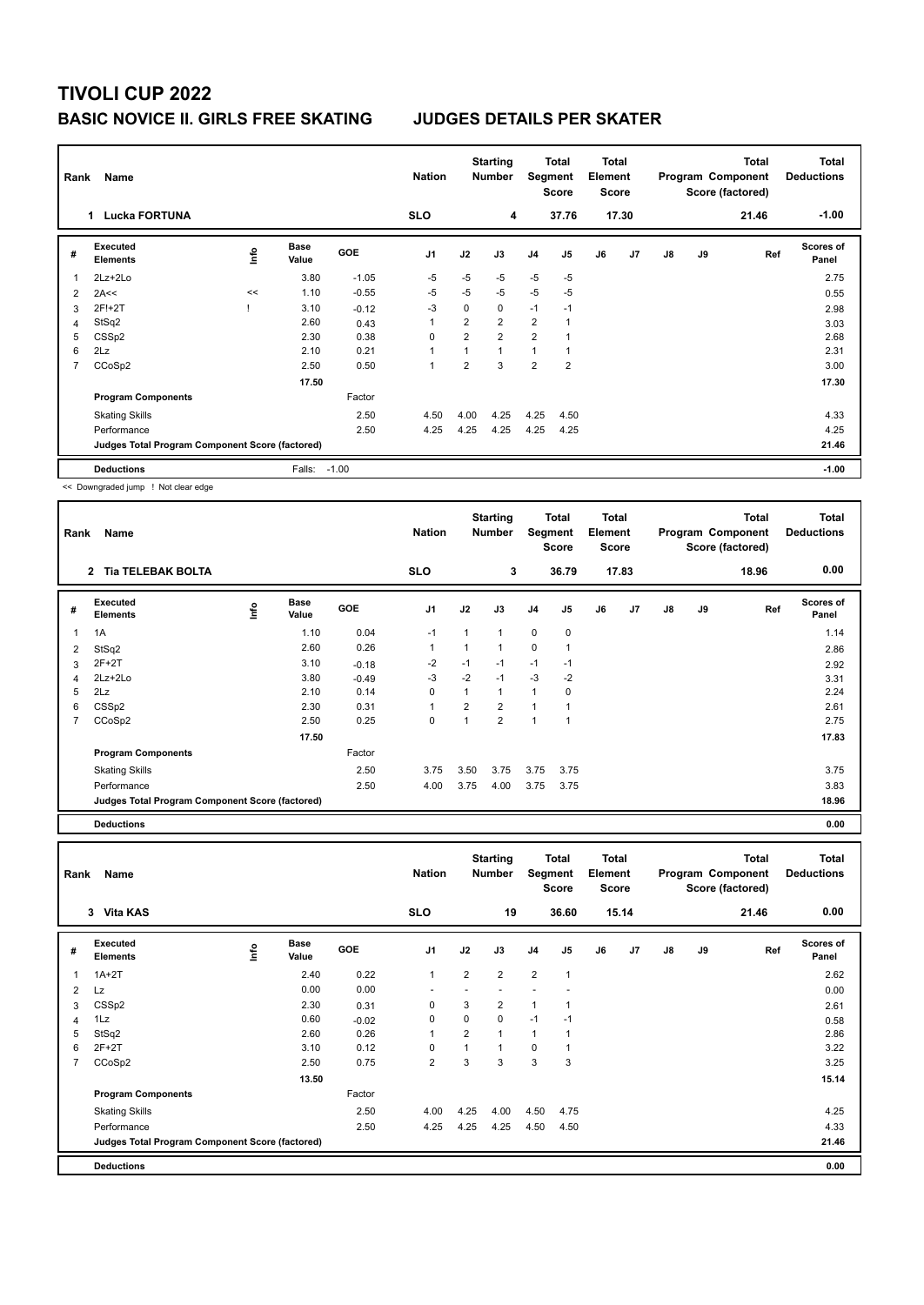## **BASIC NOVICE II. GIRLS FREE SKATING JUDGES DETAILS PER SKATER**

| Rank           | Name<br>4 Taja BEDNJICKI<br>Executed<br><b>Base</b> |      |        |            |                |                | <b>Starting</b><br><b>Number</b><br>16 | Segment        | Total<br><b>Score</b><br>36.12 | <b>Total</b><br>Element<br><b>Score</b> | 17.24 |               |    | <b>Total</b><br>Program Component<br>Score (factored)<br>19.38 | <b>Total</b><br><b>Deductions</b><br>$-0.50$ |
|----------------|-----------------------------------------------------|------|--------|------------|----------------|----------------|----------------------------------------|----------------|--------------------------------|-----------------------------------------|-------|---------------|----|----------------------------------------------------------------|----------------------------------------------|
| #              | <b>Elements</b>                                     | ۱nfo | Value  | <b>GOE</b> | J <sub>1</sub> | J2             | J3                                     | J <sub>4</sub> | J5                             | J6                                      | J7    | $\mathsf{J}8$ | J9 | Ref                                                            | <b>Scores of</b><br>Panel                    |
| 1              | $1A+2T$                                             |      | 2.40   | 0.00       | 0              | $\mathbf 0$    | $\mathbf 0$                            | $\mathbf{1}$   | $\mathbf 0$                    |                                         |       |               |    |                                                                | 2.40                                         |
| 2              | $2Lz!+2Lo$                                          |      | 3.80   | $-0.14$    | $-1$           | 0              | 0                                      | $-1$           | $-1$                           |                                         |       |               |    |                                                                | 3.66                                         |
| 3              | CCoSp2                                              |      | 2.50   | 0.42       | -1             | $\overline{2}$ | $\overline{2}$                         | $\mathbf{1}$   | 2                              |                                         |       |               |    |                                                                | 2.92                                         |
| 4              | 2Lz                                                 |      | 2.10   | $-1.05$    | -5             | $-5$           | $-5$                                   | $-5$           | $-5$                           |                                         |       |               |    |                                                                | 1.05                                         |
| 5              | 2F                                                  |      | 1.80   | $-0.06$    | $\mathbf 0$    | $-1$           | $\mathbf{1}$                           | $-1$           | $\mathbf 0$                    |                                         |       |               |    |                                                                | 1.74                                         |
| 6              | StSq2                                               |      | 2.60   | 0.26       | $\overline{1}$ |                | 1                                      | $\mathbf{1}$   |                                |                                         |       |               |    |                                                                | 2.86                                         |
| $\overline{7}$ | CSS <sub>p2</sub>                                   |      | 2.30   | 0.31       | $\overline{1}$ |                | $\overline{2}$                         | $\overline{2}$ | $\overline{1}$                 |                                         |       |               |    |                                                                | 2.61                                         |
|                |                                                     |      | 17.50  |            |                |                |                                        |                |                                |                                         |       |               |    |                                                                | 17.24                                        |
|                | <b>Program Components</b>                           |      |        | Factor     |                |                |                                        |                |                                |                                         |       |               |    |                                                                |                                              |
|                | <b>Skating Skills</b>                               |      |        | 2.50       | 3.50           | 3.75           | 4.00                                   | 4.00           | 4.00                           |                                         |       |               |    |                                                                | 3.92                                         |
|                | Performance                                         |      |        | 2.50       | 3.75           | 3.75           | 4.25                                   | 4.00           | 3.75                           |                                         |       |               |    |                                                                | 3.83                                         |
|                | Judges Total Program Component Score (factored)     |      |        |            |                |                |                                        |                |                                |                                         |       |               |    |                                                                | 19.38                                        |
|                | <b>Deductions</b>                                   |      | Falls: | $-0.50$    |                |                |                                        |                |                                |                                         |       |               |    |                                                                | $-0.50$                                      |

! Not clear edge

| Rank | Name<br>5<br><b>Nina LAZAREVIC</b>              |    |                      |         | <b>Nation</b>  |          | <b>Starting</b><br><b>Number</b> | Segment        | Total<br><b>Score</b> | <b>Total</b><br>Element<br><b>Score</b> |                |               |    | <b>Total</b><br>Program Component<br>Score (factored) | <b>Total</b><br><b>Deductions</b> |
|------|-------------------------------------------------|----|----------------------|---------|----------------|----------|----------------------------------|----------------|-----------------------|-----------------------------------------|----------------|---------------|----|-------------------------------------------------------|-----------------------------------|
|      |                                                 |    |                      |         | <b>SLO</b>     |          | $\mathbf{2}$                     |                | 34.35                 |                                         | 17.27          |               |    | 17.08                                                 | 0.00                              |
| #    | Executed<br><b>Elements</b>                     | ١m | <b>Base</b><br>Value | GOE     | J <sub>1</sub> | J2       | J3                               | J <sub>4</sub> | J <sub>5</sub>        | J6                                      | J <sub>7</sub> | $\mathsf{J}8$ | J9 | Ref                                                   | Scores of<br>Panel                |
| 1    | CSS <sub>p2</sub>                               |    | 2.30                 | 0.23    | $\mathbf{1}$   |          | 1                                | $\mathbf{1}$   | $\mathbf 0$           |                                         |                |               |    |                                                       | 2.53                              |
| 2    | $2Lz+2Lo$                                       |    | 3.80                 | $-0.07$ | $-1$           | $\Omega$ | 1                                | $-1$           | 0                     |                                         |                |               |    |                                                       | 3.73                              |
| 3    | $2Lzq+2T$                                       | q  | 3.40                 | $-0.42$ | -2             | $-2$     | $-2$                             | $-2$           | $-2$                  |                                         |                |               |    |                                                       | 2.98                              |
| 4    | 1A                                              |    | 1.10                 | 0.00    | 0              | 0        | 1                                | 0              | 0                     |                                         |                |               |    |                                                       | 1.10                              |
| 5    | StSq2                                           |    | 2.60                 | 0.26    | $\mathbf{1}$   |          |                                  | $\mathbf{1}$   | 0                     |                                         |                |               |    |                                                       | 2.86                              |
| 6    | 2F!q                                            |    | 1.80                 | $-0.48$ | -3             | $-3$     | $-2$                             | $-3$           | $-2$                  |                                         |                |               |    |                                                       | 1.32                              |
| 7    | CCoSp2                                          |    | 2.50                 | 0.25    | $-1$           |          | $\overline{2}$                   | $\mathbf{1}$   |                       |                                         |                |               |    |                                                       | 2.75                              |
|      |                                                 |    | 17.50                |         |                |          |                                  |                |                       |                                         |                |               |    |                                                       | 17.27                             |
|      | <b>Program Components</b>                       |    |                      | Factor  |                |          |                                  |                |                       |                                         |                |               |    |                                                       |                                   |
|      | <b>Skating Skills</b>                           |    |                      | 2.50    | 3.00           | 2.75     | 3.50                             | 3.50           | 3.50                  |                                         |                |               |    |                                                       | 3.33                              |
|      | Performance                                     |    |                      | 2.50    | 3.50           | 2.75     | 3.50                             | 3.50           | 3.50                  |                                         |                |               |    |                                                       | 3.50                              |
|      | Judges Total Program Component Score (factored) |    |                      |         |                |          |                                  |                |                       |                                         |                |               |    |                                                       | 17.08                             |
|      | <b>Deductions</b>                               |    |                      |         |                |          |                                  |                |                       |                                         |                |               |    |                                                       | 0.00                              |

! Not clear edge q Jump landed on the quarter

| Rank           | Name                                            | <b>Nation</b> |                      | <b>Starting</b><br><b>Number</b> | Segment        | Total<br><b>Score</b> | <b>Total</b><br>Element<br><b>Score</b> |                |             |    | <b>Total</b><br>Program Component<br>Score (factored) | <b>Total</b><br><b>Deductions</b> |    |       |                           |
|----------------|-------------------------------------------------|---------------|----------------------|----------------------------------|----------------|-----------------------|-----------------------------------------|----------------|-------------|----|-------------------------------------------------------|-----------------------------------|----|-------|---------------------------|
|                | 6 Ziva AUPIC                                    |               |                      |                                  | <b>SLO</b>     |                       | 5                                       |                | 33.65       |    | 15.72                                                 |                                   |    | 17.93 | 0.00                      |
| #              | Executed<br><b>Elements</b>                     | ۴             | <b>Base</b><br>Value | GOE                              | J <sub>1</sub> | J2                    | J3                                      | J <sub>4</sub> | J5          | J6 | J7                                                    | $\mathsf{J}8$                     | J9 | Ref   | <b>Scores of</b><br>Panel |
|                | $2Lz + 2Lo$                                     |               | 3.80                 | 0.00                             | $\mathbf 0$    | $\Omega$              | 0                                       | $\mathbf 0$    | $\mathbf 0$ |    |                                                       |                                   |    |       | 3.80                      |
| 2              | $2F+2T2$                                        | $\,<\,$       | 2.84                 | $-0.42$                          | -3             | $-2$                  | $-2$                                    | $-3$           | $-2$        |    |                                                       |                                   |    |       | 2.42                      |
| 3              | StSq1                                           |               | 1.80                 | 0.18                             | $\mathbf{1}$   |                       | 1                                       | $\overline{1}$ |             |    |                                                       |                                   |    |       | 1.98                      |
| $\overline{4}$ | 2Lz                                             |               | 2.10                 | $-0.63$                          | $-4$           | $-3$                  | $-3$                                    | $-3$           | $-3$        |    |                                                       |                                   |    |       | 1.47                      |
| 5              | CSS <sub>p2</sub>                               |               | 2.30                 | 0.23                             | $\mathbf{1}$   |                       | 1                                       | $\mathbf{1}$   |             |    |                                                       |                                   |    |       | 2.53                      |
| 6              | 1A                                              |               | 1.10                 | 0.00                             | 0              | $\Omega$              | 1                                       | $\mathbf 0$    | $\mathbf 0$ |    |                                                       |                                   |    |       | 1.10                      |
| 7              | CCoSp2                                          |               | 2.50                 | $-0.08$                          | $-2$           | $\Omega$              | 0                                       | $\mathbf 0$    | $-1$        |    |                                                       |                                   |    |       | 2.42                      |
|                |                                                 |               | 16.44                |                                  |                |                       |                                         |                |             |    |                                                       |                                   |    |       | 15.72                     |
|                | <b>Program Components</b>                       |               |                      | Factor                           |                |                       |                                         |                |             |    |                                                       |                                   |    |       |                           |
|                | <b>Skating Skills</b>                           |               |                      | 2.50                             | 3.50           | 3.25                  | 3.50                                    | 3.50           | 3.75        |    |                                                       |                                   |    |       | 3.50                      |
|                | Performance                                     |               |                      | 2.50                             | 3.75           | 3.50                  | 3.75                                    | 3.75           | 3.50        |    |                                                       |                                   |    |       | 3.67                      |
|                | Judges Total Program Component Score (factored) |               |                      |                                  |                |                       |                                         |                |             |    |                                                       |                                   |    |       | 17.93                     |
|                | <b>Deductions</b>                               |               |                      |                                  |                |                       |                                         |                |             |    |                                                       |                                   |    |       | 0.00                      |

< Under-rotated jump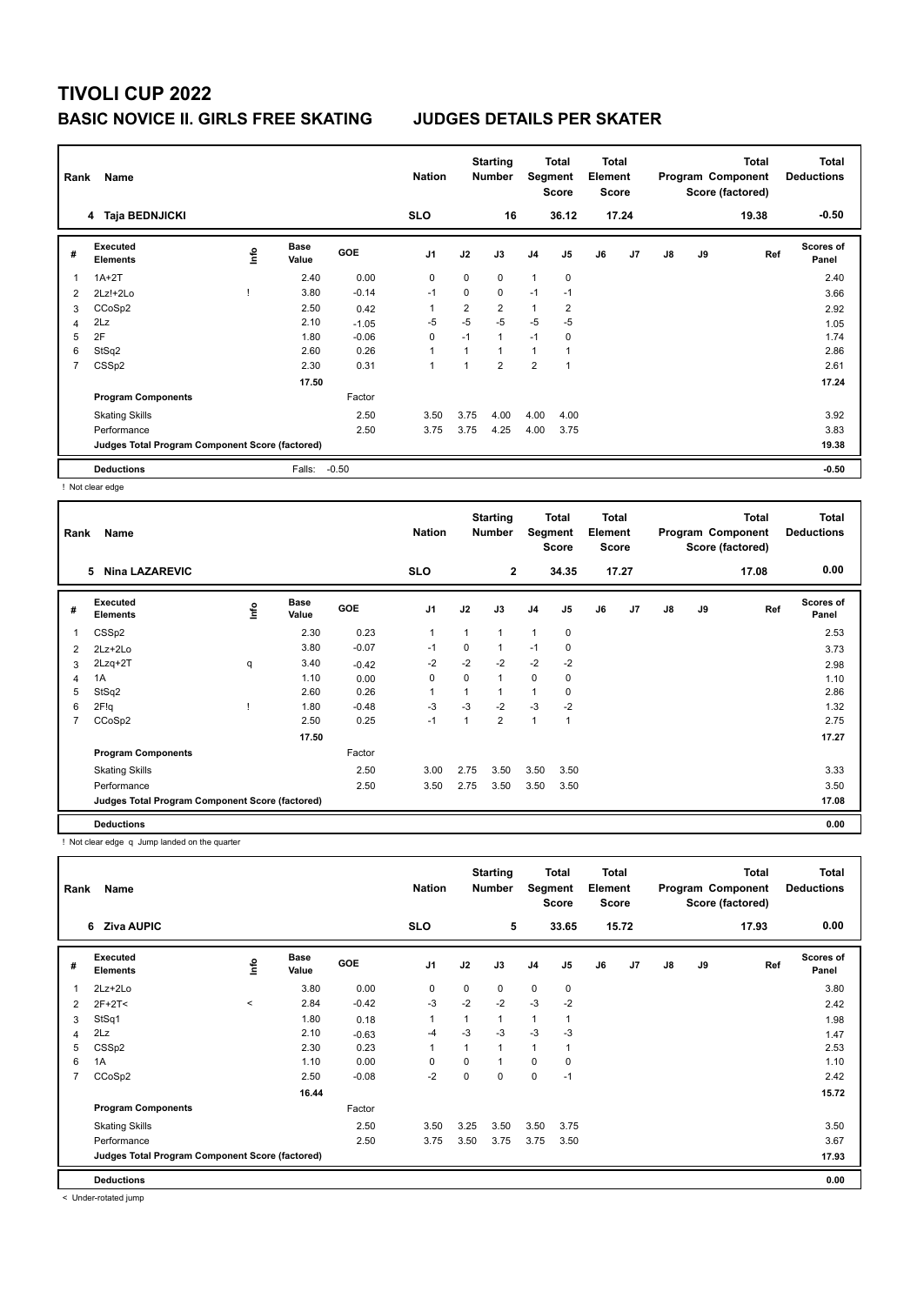### **BASIC NOVICE II. GIRLS FREE SKATING JUDGES DETAILS PER SKATER**

| Rank | Name                                            | <b>Nation</b> |                      | <b>Starting</b><br><b>Number</b> | Segment        | Total<br><b>Score</b> | <b>Total</b><br>Element<br><b>Score</b> |                |                |    | <b>Total</b><br>Program Component<br>Score (factored) | Total<br><b>Deductions</b> |    |       |                           |
|------|-------------------------------------------------|---------------|----------------------|----------------------------------|----------------|-----------------------|-----------------------------------------|----------------|----------------|----|-------------------------------------------------------|----------------------------|----|-------|---------------------------|
|      | <b>Jasmine VERBEECK</b><br>7                    |               |                      |                                  | <b>BEL</b>     |                       | 23                                      |                | 33.59          |    | 15.66                                                 |                            |    | 17.93 | 0.00                      |
| #    | Executed<br><b>Elements</b>                     | <u>info</u>   | <b>Base</b><br>Value | <b>GOE</b>                       | J <sub>1</sub> | J2                    | J3                                      | J <sub>4</sub> | J5             | J6 | J7                                                    | $\mathsf{J}8$              | J9 | Ref   | <b>Scores of</b><br>Panel |
| 1    | $2F+2Lo$                                        |               | 3.50                 | 0.06                             | 0              | 0                     | $\mathbf{1}$                            | $\mathbf{1}$   | $\pmb{0}$      |    |                                                       |                            |    |       | 3.56                      |
| 2    | CSS <sub>p2</sub>                               |               | 2.30                 | 0.31                             | 0              | 1                     | $\overline{2}$                          | 2              | $\overline{1}$ |    |                                                       |                            |    |       | 2.61                      |
| 3    | 1A                                              |               | 1.10                 | 0.07                             | 0              | 1                     | $\mathbf{1}$                            | 1              | 0              |    |                                                       |                            |    |       | 1.17                      |
| 4    | 2F+2T                                           |               | 3.10                 | 0.00                             | 0              | 0                     | $\mathbf 0$                             | $\mathbf 0$    | 0              |    |                                                       |                            |    |       | 3.10                      |
| 5    | 2Lze                                            | e             | 1.68                 | $-0.45$                          | $-3$           | $-3$                  | $-2$                                    | $-3$           | $-2$           |    |                                                       |                            |    |       | 1.23                      |
| 6    | StSq1                                           |               | 1.80                 | 0.12                             | 0              | 1                     | $\mathbf{1}$                            | $\mathbf{1}$   | 0              |    |                                                       |                            |    |       | 1.92                      |
| 7    | CCoSp2V                                         |               | 1.88                 | 0.19                             | $-1$           |                       | $\overline{2}$                          | 1              | 1              |    |                                                       |                            |    |       | 2.07                      |
|      |                                                 |               | 15.36                |                                  |                |                       |                                         |                |                |    |                                                       |                            |    |       | 15.66                     |
|      | <b>Program Components</b>                       |               |                      | Factor                           |                |                       |                                         |                |                |    |                                                       |                            |    |       |                           |
|      | <b>Skating Skills</b>                           |               |                      | 2.50                             | 2.75           | 3.25                  | 3.50                                    | 3.75           | 3.75           |    |                                                       |                            |    |       | 3.50                      |
|      | Performance                                     |               |                      | 2.50                             | 3.25           | 3.50                  | 3.75                                    | 3.75           | 3.75           |    |                                                       |                            |    |       | 3.67                      |
|      | Judges Total Program Component Score (factored) |               |                      |                                  |                |                       |                                         |                |                |    |                                                       |                            |    |       | 17.93                     |
|      | <b>Deductions</b>                               |               |                      |                                  |                |                       |                                         |                |                |    |                                                       |                            |    |       | 0.00                      |

e Wrong edge

| Rank | Name<br>8<br><b>Ludovica MOSCA</b>              |     |                      |            | <b>Nation</b>  |                | <b>Starting</b><br><b>Number</b> | Segment        | Total<br><b>Score</b> | <b>Total</b><br>Element<br><b>Score</b> |       |    |    | <b>Total</b><br>Program Component<br>Score (factored) | <b>Total</b><br><b>Deductions</b> |
|------|-------------------------------------------------|-----|----------------------|------------|----------------|----------------|----------------------------------|----------------|-----------------------|-----------------------------------------|-------|----|----|-------------------------------------------------------|-----------------------------------|
|      |                                                 |     |                      |            | <b>ITA</b>     |                | 21                               |                | 32.81                 |                                         | 15.31 |    |    | 17.50                                                 | 0.00                              |
| #    | <b>Executed</b><br><b>Elements</b>              | ١m٥ | <b>Base</b><br>Value | <b>GOE</b> | J <sub>1</sub> | J2             | J3                               | J <sub>4</sub> | J <sub>5</sub>        | J6                                      | J7    | J8 | J9 | Ref                                                   | <b>Scores of</b><br>Panel         |
| 1    | CSS <sub>p2</sub>                               |     | 2.30                 | 0.31       | $-1$           | $\overline{2}$ | $\mathbf{1}$                     | $\overline{2}$ | $\mathbf{1}$          |                                         |       |    |    |                                                       | 2.61                              |
| 2    | $1A+2T$                                         |     | 2.40                 | $-0.09$    | $-1$           | $-1$           | 0                                | $\mathbf 0$    | $-1$                  |                                         |       |    |    |                                                       | 2.31                              |
| 3    | 2S                                              |     | 1.30                 | 0.00       | 0              | 0              | 0                                | $\mathbf 0$    | $-1$                  |                                         |       |    |    |                                                       | 1.30                              |
| 4    | 2Lo                                             |     | 1.70                 | $-0.06$    | 0              | 0              | 0                                | $-1$           | $-1$                  |                                         |       |    |    |                                                       | 1.64                              |
| 5    | $1A+2T$                                         |     | 2.40                 | $-0.39$    | $-4$           | $-3$           | $-3$                             | $-3$           | -3                    |                                         |       |    |    |                                                       | 2.01                              |
| 6    | StSq2                                           |     | 2.60                 | 0.17       | $\mathbf{1}$   | 1              | 1                                | $\mathbf 0$    | 0                     |                                         |       |    |    |                                                       | 2.77                              |
| 7    | CCoSp2                                          |     | 2.50                 | 0.17       | $\mathbf 0$    | 1              | $\mathbf{1}$                     | $\overline{1}$ | $\mathbf 0$           |                                         |       |    |    |                                                       | 2.67                              |
|      |                                                 |     | 15.20                |            |                |                |                                  |                |                       |                                         |       |    |    |                                                       | 15.31                             |
|      | <b>Program Components</b>                       |     |                      | Factor     |                |                |                                  |                |                       |                                         |       |    |    |                                                       |                                   |
|      | <b>Skating Skills</b>                           |     |                      | 2.50       | 3.50           | 3.50           | 3.25                             | 3.25           | 3.50                  |                                         |       |    |    |                                                       | 3.42                              |
|      | Performance                                     |     |                      | 2.50       | 3.50           | 3.50           | 3.75                             | 3.25           | 3.75                  |                                         |       |    |    |                                                       | 3.58                              |
|      | Judges Total Program Component Score (factored) |     |                      |            |                |                |                                  |                |                       |                                         |       |    |    |                                                       | 17.50                             |
|      | <b>Deductions</b>                               |     |                      |            |                |                |                                  |                |                       |                                         |       |    |    |                                                       | 0.00                              |

**Total Deductions Total Program Component Score (factored) Total Element Score Total Segment Score Starting Rank Name Nation Number # Executed Elements Base Value GOE J1 J2 J3 J4 J5 J6 J7 J8 J9 Scores of Panel** 1 2.40 -0.39 -3 -3 -3 -2 -3 **Ref**  1A+2T 2.01 **Info 9 Adriana LAGMAN GBR 14 29.06 11.85 17.71 -0.50** 2 1A+1T 1.50 -0.11 -1 -1 -1 -1 -1 1.39 3 2Lo 1.70 -0.85 -5 -5 -5 -5 -5 0.85 4 CCoSp2 2.50 0.17 -1 0 1 1 1 2.67 5 2S 1.30 0.00 0 0 0 1 0 1.30 6 StSq1 1.80 0.12 1 2 1 0 0 1.92 7 SSp2 1.60 0.11 0 1 1 1 0 1.71  **12.80 11.85 Program Components**  Skating Skills 3.25 3.25 2.75 3.75 3.50 2.50 3.33 Factor Performance 2.50 3.75 3.75 3.25 3.75 3.75 3.75 **Deductions** Falls: -0.50 **-0.50 Judges Total Program Component Score (factored) 17.71**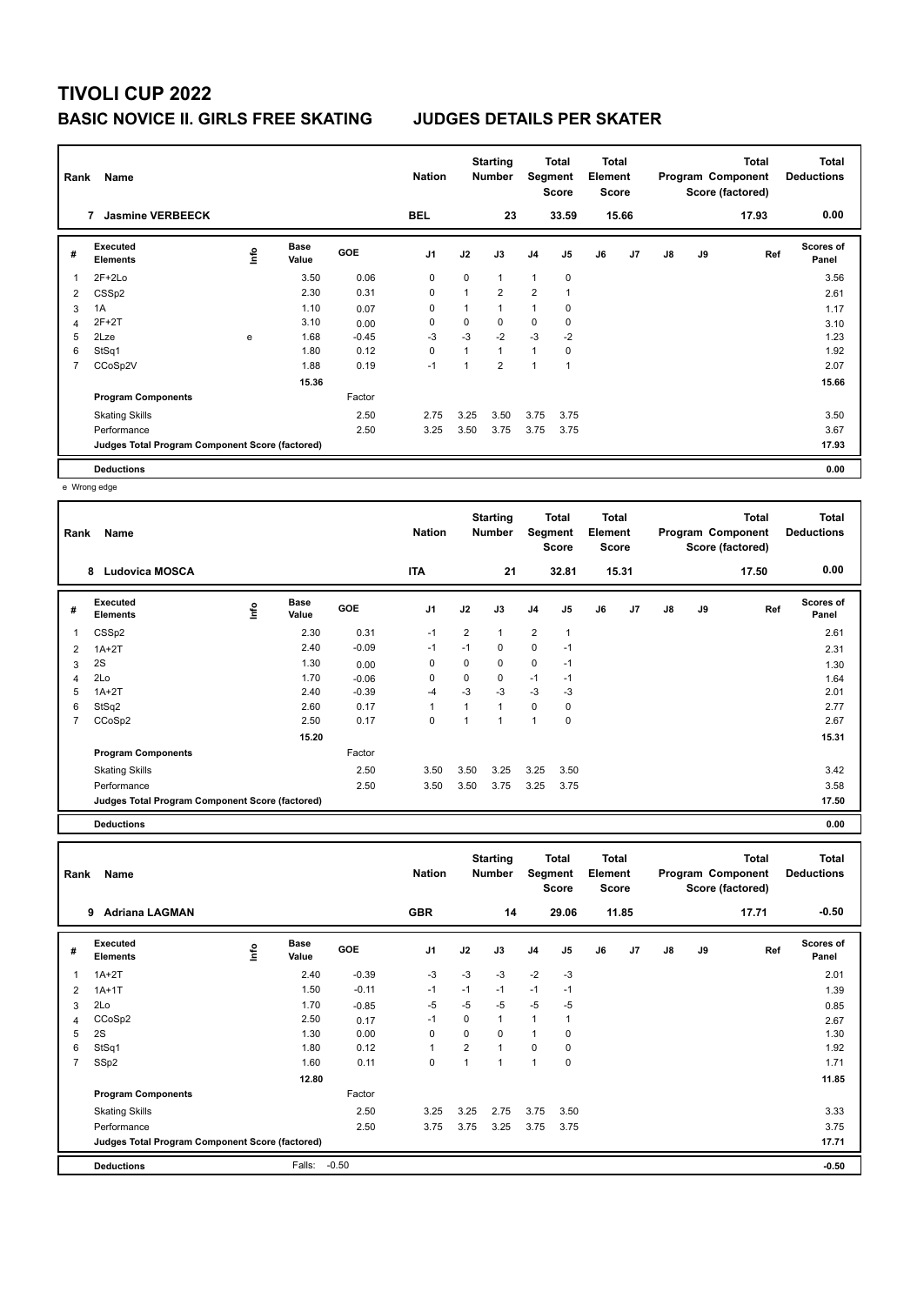## **TIVOLI CUP 2022 BASIC NOVICE II. GIRLS FREE SKATING JUDGES DETAILS PER SKATER**

| Rank           | Name                                            |      |                      |            | <b>Nation</b>  |             | <b>Starting</b><br><b>Number</b> | Segment        | Total<br><b>Score</b> | <b>Total</b><br>Element<br><b>Score</b> |       |    |    | <b>Total</b><br>Program Component<br>Score (factored) | Total<br><b>Deductions</b> |
|----------------|-------------------------------------------------|------|----------------------|------------|----------------|-------------|----------------------------------|----------------|-----------------------|-----------------------------------------|-------|----|----|-------------------------------------------------------|----------------------------|
| 10             | <b>Leonore HESSENBERGER</b>                     |      |                      |            | <b>AUT</b>     |             | 17                               |                | 28.05                 |                                         | 13.45 |    |    | 14.60                                                 | 0.00                       |
| #              | <b>Executed</b><br><b>Elements</b>              | Info | <b>Base</b><br>Value | <b>GOE</b> | J <sub>1</sub> | J2          | J3                               | J <sub>4</sub> | J <sub>5</sub>        | J6                                      | J7    | J8 | J9 | Ref                                                   | <b>Scores of</b><br>Panel  |
|                | 2S+1A+SEQ                                       |      | 1.92                 | 0.00       | 0              | $\mathbf 0$ | 1                                | $\mathbf 0$    | $\mathbf 0$           |                                         |       |    |    |                                                       | 1.92                       |
| 2              | 2Lo                                             |      | 1.70                 | 0.00       | 0              | 0           | 0                                | $-1$           | 0                     |                                         |       |    |    |                                                       | 1.70                       |
| 3              | CCoSp2                                          |      | 2.50                 | 0.17       | $\mathbf 0$    | 1           | 1                                | $\mathbf{1}$   | 0                     |                                         |       |    |    |                                                       | 2.67                       |
| 4              | 2T+1A+SEQ                                       |      | 1.92                 | $-0.09$    | $-1$           | $-1$        | 0                                | 0              | $-1$                  |                                         |       |    |    |                                                       | 1.83                       |
| 5              | 2Fq                                             | q    | 1.80                 | $-0.42$    | $-3$           | $-3$        | $-2$                             | $-2$           | $-2$                  |                                         |       |    |    |                                                       | 1.38                       |
| 6              | CSS <sub>p2</sub>                               |      | 2.30                 | $-0.15$    | $-1$           | 0           | 0                                | $-1$           | $-1$                  |                                         |       |    |    |                                                       | 2.15                       |
| $\overline{7}$ | StSq1                                           |      | 1.80                 | 0.00       | 0              | $\Omega$    | $\Omega$                         | $\mathbf 0$    | 0                     |                                         |       |    |    |                                                       | 1.80                       |
|                |                                                 |      | 13.94                |            |                |             |                                  |                |                       |                                         |       |    |    |                                                       | 13.45                      |
|                | <b>Program Components</b>                       |      |                      | Factor     |                |             |                                  |                |                       |                                         |       |    |    |                                                       |                            |
|                | <b>Skating Skills</b>                           |      |                      | 2.50       | 2.75           | 3.00        | 2.75                             | 3.00           | 3.25                  |                                         |       |    |    |                                                       | 2.92                       |
|                | Performance                                     |      |                      | 2.50       | 2.75           | 3.25        | 2.75                             | 3.00           | 3.00                  |                                         |       |    |    |                                                       | 2.92                       |
|                | Judges Total Program Component Score (factored) |      |                      |            |                |             |                                  |                |                       |                                         |       |    |    |                                                       | 14.60                      |
|                | <b>Deductions</b>                               |      |                      |            |                |             |                                  |                |                       |                                         |       |    |    |                                                       | 0.00                       |

q Jump landed on the quarter

| Rank | Name                                            |      |                      |         | <b>Nation</b>  |                          | <b>Starting</b><br><b>Number</b> | <b>Segment</b> | <b>Total</b><br><b>Score</b> | <b>Total</b><br>Element<br><b>Score</b> |       |               |    | <b>Total</b><br>Program Component<br>Score (factored) | <b>Total</b><br><b>Deductions</b> |
|------|-------------------------------------------------|------|----------------------|---------|----------------|--------------------------|----------------------------------|----------------|------------------------------|-----------------------------------------|-------|---------------|----|-------------------------------------------------------|-----------------------------------|
|      | <b>Emma FUSI</b><br>11                          |      |                      |         | <b>ITA</b>     |                          | 13                               |                | 27.93                        |                                         | 12.50 |               |    | 15.43                                                 | 0.00                              |
| #    | Executed<br><b>Elements</b>                     | ١mfo | <b>Base</b><br>Value | GOE     | J <sub>1</sub> | J2                       | J3                               | J <sub>4</sub> | J5                           | J6                                      | J7    | $\mathsf{J}8$ | J9 | Ref                                                   | Scores of<br>Panel                |
| 1    | 2Lz+1Lo                                         |      | 2.60                 | 0.00    | 0              | 0                        | 0                                | $-1$           | $\mathbf 0$                  |                                         |       |               |    |                                                       | 2.60                              |
| 2    | 1F                                              |      | 0.50                 | $-0.15$ | $-3$           | $-4$                     | $-3$                             | $-3$           | -3                           |                                         |       |               |    |                                                       | 0.35                              |
| 3    | $1A+2T<<$                                       | <<   | 1.50                 | $-0.40$ | $-4$           | $-3$                     | $-3$                             | $-4$           | $-4$                         |                                         |       |               |    |                                                       | 1.10                              |
| 4    | CCoSp2                                          |      | 2.50                 | $-0.33$ | $-3$           | $-2$                     | $-1$                             | $-1$           | 0                            |                                         |       |               |    |                                                       | 2.17                              |
| 5    | StSq2                                           |      | 2.60                 | 0.09    | 0              | $\mathbf{1}$             | 1                                | 0              | 0                            |                                         |       |               |    |                                                       | 2.69                              |
| 6    | 2S                                              |      | 1.30                 | $-0.09$ | $-1$           | $-1$                     | 0                                | $\mathbf 0$    | $-2$                         |                                         |       |               |    |                                                       | 1.21                              |
| 7    | CSS <sub>p2</sub>                               |      | 2.30                 | 0.08    | 0              | $\overline{\phantom{a}}$ | 1                                | $\mathbf 0$    | $\mathbf 0$                  |                                         |       |               |    |                                                       | 2.38                              |
|      |                                                 |      | 13.30                |         |                |                          |                                  |                |                              |                                         |       |               |    |                                                       | 12.50                             |
|      | <b>Program Components</b>                       |      |                      | Factor  |                |                          |                                  |                |                              |                                         |       |               |    |                                                       |                                   |
|      | <b>Skating Skills</b>                           |      |                      | 2.50    | 3.00           | 3.25                     | 2.75                             | 2.75           | 3.25                         |                                         |       |               |    |                                                       | 3.00                              |
|      | Performance                                     |      |                      | 2.50    | 3.50           | 3.50                     | 3.00                             | 2.75           | 3.00                         |                                         |       |               |    |                                                       | 3.17                              |
|      | Judges Total Program Component Score (factored) |      |                      |         |                |                          |                                  |                |                              |                                         |       |               |    |                                                       | 15.43                             |
|      | <b>Deductions</b>                               |      |                      |         |                |                          |                                  |                |                              |                                         |       |               |    |                                                       | 0.00                              |

<< Downgraded jump

| Rank           | Name                                            |         |                      |         | <b>Nation</b>  |                | <b>Starting</b><br><b>Number</b> |                | Total<br>Segment<br><b>Score</b> | <b>Total</b><br>Element<br><b>Score</b> |       |               |    | <b>Total</b><br>Program Component<br>Score (factored) | <b>Total</b><br><b>Deductions</b> |
|----------------|-------------------------------------------------|---------|----------------------|---------|----------------|----------------|----------------------------------|----------------|----------------------------------|-----------------------------------------|-------|---------------|----|-------------------------------------------------------|-----------------------------------|
|                | Enja SIVIC<br>12                                |         |                      |         | <b>SLO</b>     |                | 8                                |                | 27.86                            |                                         | 13.56 |               |    | 14.80                                                 | $-0.50$                           |
| #              | Executed<br><b>Elements</b>                     | ١nf٥    | <b>Base</b><br>Value | GOE     | J <sub>1</sub> | J2             | J3                               | J <sub>4</sub> | J5                               | J6                                      | J7    | $\mathsf{J}8$ | J9 | Ref                                                   | <b>Scores of</b><br>Panel         |
|                | 2Lzq                                            | q       | 2.10                 | $-1.05$ | $-5$           | $-5$           | $-5$                             | $-5$           | $-5$                             |                                         |       |               |    |                                                       | 1.05                              |
| 2              | $2F+2T<$                                        | $\prec$ | 2.84                 | $-0.72$ | -5             | $-4$           | $-4$                             | $-3$           | $-4$                             |                                         |       |               |    |                                                       | 2.12                              |
| 3              | 1A                                              |         | 1.10                 | 0.04    | $-1$           | 0              | 1                                | $\mathbf{1}$   | 0                                |                                         |       |               |    |                                                       | 1.14                              |
| 4              | CSS <sub>p2</sub>                               |         | 2.30                 | 0.15    | $\mathbf{1}$   | 1              | 1                                | 0              | 0                                |                                         |       |               |    |                                                       | 2.45                              |
| 5              | $2Lo+2T<$                                       | $\prec$ | 2.74                 | $-0.79$ | $-5$           | $-4$           | $-4$                             | $-5$           | $-5$                             |                                         |       |               |    |                                                       | 1.95                              |
| 6              | StSq2                                           |         | 2.60                 | $-0.17$ | $-1$           | $\overline{ }$ | 0                                | $-1$           | $-1$                             |                                         |       |               |    |                                                       | 2.43                              |
| $\overline{7}$ | CCoSp2                                          |         | 2.50                 | $-0.08$ | $-1$           | 1              | 0                                | $-2$           | 0                                |                                         |       |               |    |                                                       | 2.42                              |
|                |                                                 |         | 16.18                |         |                |                |                                  |                |                                  |                                         |       |               |    |                                                       | 13.56                             |
|                | <b>Program Components</b>                       |         |                      | Factor  |                |                |                                  |                |                                  |                                         |       |               |    |                                                       |                                   |
|                | <b>Skating Skills</b>                           |         |                      | 2.50    | 2.50           | 3.50           | 3.00                             | 3.00           | 3.00                             |                                         |       |               |    |                                                       | 3.00                              |
|                | Performance                                     |         |                      | 2.50    | 2.50           | 3.00           | 3.00                             | 3.00           | 2.75                             |                                         |       |               |    |                                                       | 2.92                              |
|                | Judges Total Program Component Score (factored) |         |                      |         |                |                |                                  |                |                                  |                                         |       |               |    |                                                       | 14.80                             |
|                | <b>Deductions</b>                               |         | Falls:               | $-0.50$ |                |                |                                  |                |                                  |                                         |       |               |    |                                                       | $-0.50$                           |

< Under-rotated jump q Jump landed on the quarter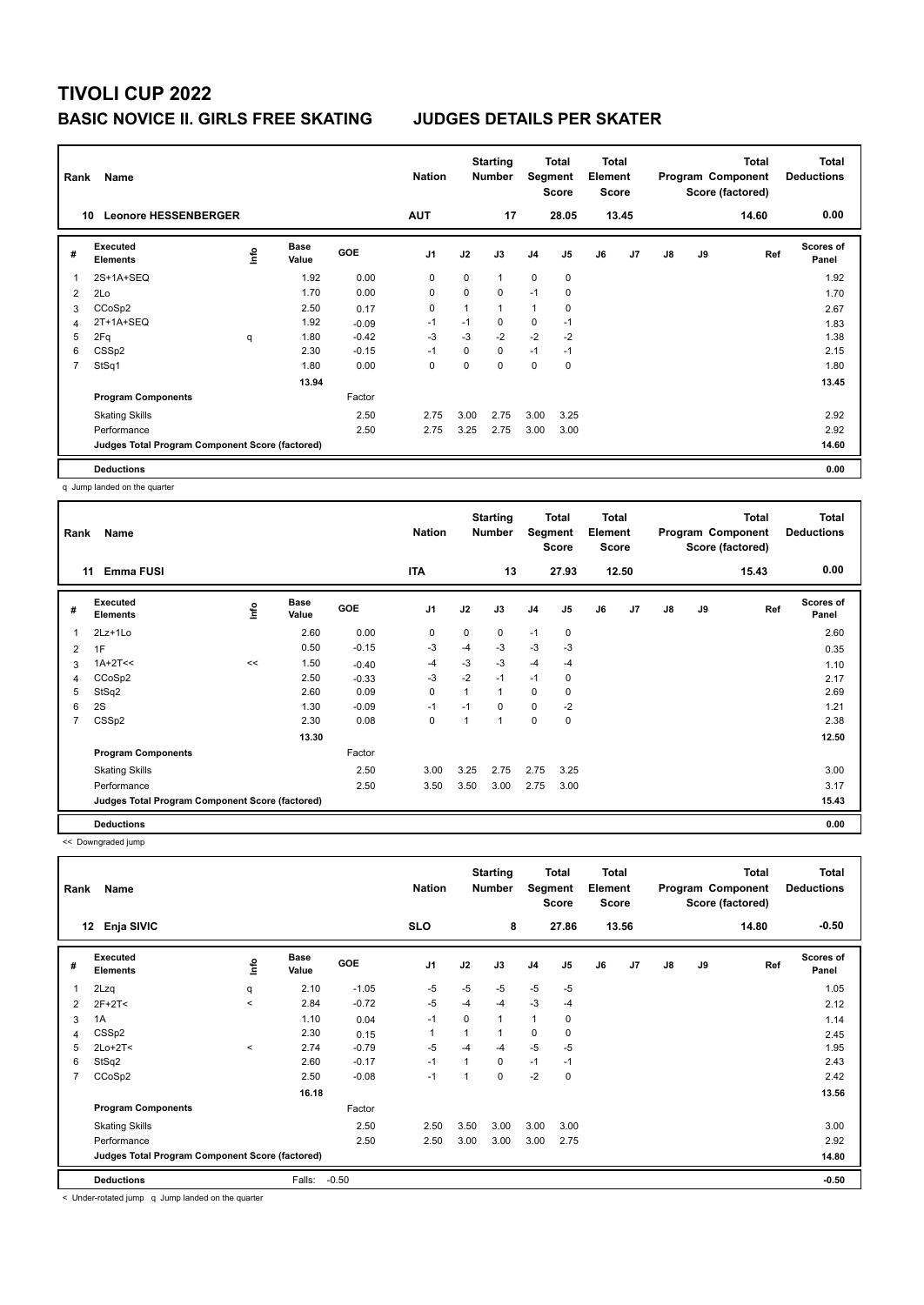## **BASIC NOVICE II. GIRLS FREE SKATING JUDGES DETAILS PER SKATER**

| Rank | Name<br><b>Beatriz JURATOVAC</b><br>13          |            |                      |         |                |      | <b>Starting</b><br><b>Number</b> |                | Total<br>Segment<br><b>Score</b> | <b>Total</b><br>Element<br><b>Score</b> |                |               |    | <b>Total</b><br>Program Component<br>Score (factored) | <b>Total</b><br><b>Deductions</b> |
|------|-------------------------------------------------|------------|----------------------|---------|----------------|------|----------------------------------|----------------|----------------------------------|-----------------------------------------|----------------|---------------|----|-------------------------------------------------------|-----------------------------------|
|      |                                                 |            |                      |         | <b>CRO</b>     |      | 22                               |                | 24.61                            |                                         | 10.73          |               |    | 14.38                                                 | $-0.50$                           |
| #    | Executed<br><b>Elements</b>                     | <b>Lin</b> | <b>Base</b><br>Value | GOE     | J <sub>1</sub> | J2   | J3                               | J <sub>4</sub> | J <sub>5</sub>                   | J6                                      | J <sub>7</sub> | $\mathsf{J}8$ | J9 | Ref                                                   | <b>Scores of</b><br>Panel         |
| 1    | 1A                                              |            | 1.10                 | 0.00    | 0              | 1    | $\Omega$                         | $\mathbf 0$    | $\mathbf 0$                      |                                         |                |               |    |                                                       | 1.10                              |
| 2    | CSS <sub>p2</sub>                               |            | 2.30                 | 0.08    | 0              | 1    | $\mathbf{1}$                     | $\mathbf 0$    | 0                                |                                         |                |               |    |                                                       | 2.38                              |
| 3    | StSqB                                           |            | 1.50                 | 0.00    | 0              | 0    | $\mathbf 0$                      | $-1$           | 0                                |                                         |                |               |    |                                                       | 1.50                              |
| 4    | $2S+1T$                                         |            | 1.70                 | $-0.13$ | $-2$           | $-1$ | $-1$                             | $-1$           | $-1$                             |                                         |                |               |    |                                                       | 1.57                              |
| 5    | $2Lz$ !<<                                       | <<         | 0.60                 | $-0.30$ | $-5$           | $-5$ | -5                               | $-5$           | $-5$                             |                                         |                |               |    |                                                       | 0.30                              |
| 6    | 2Lo+1A+SEQ                                      |            | 2.24                 | $-0.23$ | $-2$           | $-1$ | $\mathbf 0$                      | $-1$           | $-2$                             |                                         |                |               |    |                                                       | 2.01                              |
| 7    | CCoSp1                                          |            | 2.00                 | $-0.13$ | $-1$           | 0    | $\mathbf 0$                      | $-1$           | $-2$                             |                                         |                |               |    |                                                       | 1.87                              |
|      |                                                 |            | 11.44                |         |                |      |                                  |                |                                  |                                         |                |               |    |                                                       | 10.73                             |
|      | <b>Program Components</b>                       |            |                      | Factor  |                |      |                                  |                |                                  |                                         |                |               |    |                                                       |                                   |
|      | <b>Skating Skills</b>                           |            |                      | 2.50    | 2.75           | 2.75 | 2.50                             | 3.25           | 3.50                             |                                         |                |               |    |                                                       | 2.92                              |
|      | Performance                                     |            |                      | 2.50    | 2.75           | 2.50 | 2.75                             | 3.00           | 3.25                             |                                         |                |               |    |                                                       | 2.83                              |
|      | Judges Total Program Component Score (factored) |            |                      |         |                |      |                                  |                |                                  |                                         |                |               |    |                                                       | 14.38                             |
|      | <b>Deductions</b>                               |            | Falls:               | $-0.50$ |                |      |                                  |                |                                  |                                         |                |               |    |                                                       | $-0.50$                           |

<< Downgraded jump ! Not clear edge

| Rank           | Name                                            |         |                      |            | <b>Nation</b>  |                | <b>Starting</b><br><b>Number</b> | Segment        | Total<br><b>Score</b> | Total<br>Element<br><b>Score</b> |                |               |    | <b>Total</b><br>Program Component<br>Score (factored) | Total<br><b>Deductions</b> |
|----------------|-------------------------------------------------|---------|----------------------|------------|----------------|----------------|----------------------------------|----------------|-----------------------|----------------------------------|----------------|---------------|----|-------------------------------------------------------|----------------------------|
|                | <b>Isabella FERRARI</b><br>14                   |         |                      |            | <b>ITA</b>     |                | 6                                |                | 24.36                 |                                  | 12.03          |               |    | 13.33                                                 | $-1.00$                    |
| #              | <b>Executed</b><br><b>Elements</b>              | lnfo    | <b>Base</b><br>Value | <b>GOE</b> | J <sub>1</sub> | J2             | J3                               | J <sub>4</sub> | J5                    | J6                               | J <sub>7</sub> | $\mathsf{J}8$ | J9 | Ref                                                   | <b>Scores of</b><br>Panel  |
| 1              | $1A+2T$                                         |         | 2.40                 | $-0.43$    | $-4$           | $-3$           | $-3$                             | $-4$           | $-3$                  |                                  |                |               |    |                                                       | 1.97                       |
| $\overline{2}$ | 2F                                              |         | 1.80                 | $-0.36$    | $-2$           | $-2$           | $-1$                             | $-2$           | $-2$                  |                                  |                |               |    |                                                       | 1.44                       |
| 3              | CSSp1                                           |         | 1.90                 | 0.00       | $-1$           | $\overline{1}$ | 1                                | 0              | $-1$                  |                                  |                |               |    |                                                       | 1.90                       |
| 4              | $2Lz$ !<                                        | $\prec$ | 1.68                 | $-0.84$    | $-5$           | $-5$           | $-5$                             | $-5$           | $-5$                  |                                  |                |               |    |                                                       | 0.84                       |
| 5              | $1A+2T$                                         |         | 2.40                 | $-0.65$    | $-5$           | $-5$           | $-5$                             | $-5$           | $-5$                  |                                  |                |               |    |                                                       | 1.75                       |
| 6              | StSq1                                           |         | 1.80                 | 0.00       | $\Omega$       | 0              | 1                                | 0              | $-1$                  |                                  |                |               |    |                                                       | 1.80                       |
| $\overline{7}$ | CCoSp2                                          |         | 2.50                 | $-0.17$    | $-2$           | $-2$           | 0                                | $\mathbf 0$    | $\mathbf 0$           |                                  |                |               |    |                                                       | 2.33                       |
|                |                                                 |         | 14.48                |            |                |                |                                  |                |                       |                                  |                |               |    |                                                       | 12.03                      |
|                | <b>Program Components</b>                       |         |                      | Factor     |                |                |                                  |                |                       |                                  |                |               |    |                                                       |                            |
|                | <b>Skating Skills</b>                           |         |                      | 2.50       | 2.75           | 2.50           | 2.75                             | 2.75           | 2.75                  |                                  |                |               |    |                                                       | 2.75                       |
|                | Performance                                     |         |                      | 2.50       | 3.00           | 2.50           | 2.50                             | 2.75           | 2.50                  |                                  |                |               |    |                                                       | 2.58                       |
|                | Judges Total Program Component Score (factored) |         |                      |            |                |                |                                  |                |                       |                                  |                |               |    |                                                       | 13.33                      |
|                | <b>Deductions</b>                               |         | Falls:               | $-1.00$    |                |                |                                  |                |                       |                                  |                |               |    |                                                       | $-1.00$                    |

< Under-rotated jump ! Not clear edge

| Name<br>Rank   |                                                 |   |                      | <b>Nation</b> |                | <b>Starting</b><br><b>Number</b> | Segment      | <b>Total</b><br><b>Score</b> | <b>Total</b><br>Element<br><b>Score</b> |    | Program Component |               | <b>Total</b><br>Score (factored) | <b>Total</b><br><b>Deductions</b> |                           |
|----------------|-------------------------------------------------|---|----------------------|---------------|----------------|----------------------------------|--------------|------------------------------|-----------------------------------------|----|-------------------|---------------|----------------------------------|-----------------------------------|---------------------------|
| 15             | <b>Zana PEVEC</b>                               |   |                      |               | <b>SLO</b>     |                                  | 18           |                              | 24.07                                   |    | 10.99             |               |                                  | 14.58                             | $-1.50$                   |
| #              | Executed<br><b>Elements</b>                     | ۴ | <b>Base</b><br>Value | <b>GOE</b>    | J <sub>1</sub> | J2                               | J3           | J4                           | J5                                      | J6 | J7                | $\mathsf{J}8$ | J9                               | Ref                               | <b>Scores of</b><br>Panel |
| 1              | 1A                                              |   | 1.10                 | 0.00          | $\mathbf 0$    | $\Omega$                         | 1            | 0                            | 0                                       |    |                   |               |                                  |                                   | 1.10                      |
| 2              | 2Lo                                             |   | 1.70                 | $-0.85$       | $-5$           | $-5$                             | $-5$         | $-5$                         | $-5$                                    |    |                   |               |                                  |                                   | 0.85                      |
| 3              | 2S                                              |   | 1.30                 | $-0.65$       | $-5$           | $-5$                             | $-5$         | $-5$                         | -5                                      |    |                   |               |                                  |                                   | 0.65                      |
| $\overline{4}$ | CSS <sub>p2</sub>                               |   | 2.30                 | 0.00          | $-2$           | $-1$                             | $\mathbf{1}$ | $\overline{1}$               | $\mathbf 0$                             |    |                   |               |                                  |                                   | 2.30                      |
| 5              | StSq2                                           |   | 2.60                 | 0.09          | $\mathbf 0$    | 0                                | 1            | 1                            | 0                                       |    |                   |               |                                  |                                   | 2.69                      |
| 6              | 2Fq                                             | q | 1.80                 | $-0.90$       | $-5$           | $-5$                             | $-5$         | $-5$                         | $-5$                                    |    |                   |               |                                  |                                   | 0.90                      |
| $\overline{7}$ | CCoSp2                                          |   | 2.50                 | 0.00          | $\mathbf{1}$   | $\Omega$                         | 0            | 0                            | 0                                       |    |                   |               |                                  |                                   | 2.50                      |
|                |                                                 |   | 13.30                |               |                |                                  |              |                              |                                         |    |                   |               |                                  |                                   | 10.99                     |
|                | <b>Program Components</b>                       |   |                      | Factor        |                |                                  |              |                              |                                         |    |                   |               |                                  |                                   |                           |
|                | <b>Skating Skills</b>                           |   |                      | 2.50          | 3.25           | 3.00                             | 3.00         | 3.25                         | 3.00                                    |    |                   |               |                                  |                                   | 3.08                      |
|                | Performance                                     |   |                      | 2.50          | 3.00           | 2.50                             | 2.75         | 3.00                         | 2.50                                    |    |                   |               |                                  |                                   | 2.75                      |
|                | Judges Total Program Component Score (factored) |   |                      |               |                |                                  |              |                              |                                         |    |                   |               |                                  |                                   | 14.58                     |
|                | <b>Deductions</b>                               |   | Falls:               | $-1.50$       |                |                                  |              |                              |                                         |    |                   |               |                                  |                                   | $-1.50$                   |

q Jump landed on the quarter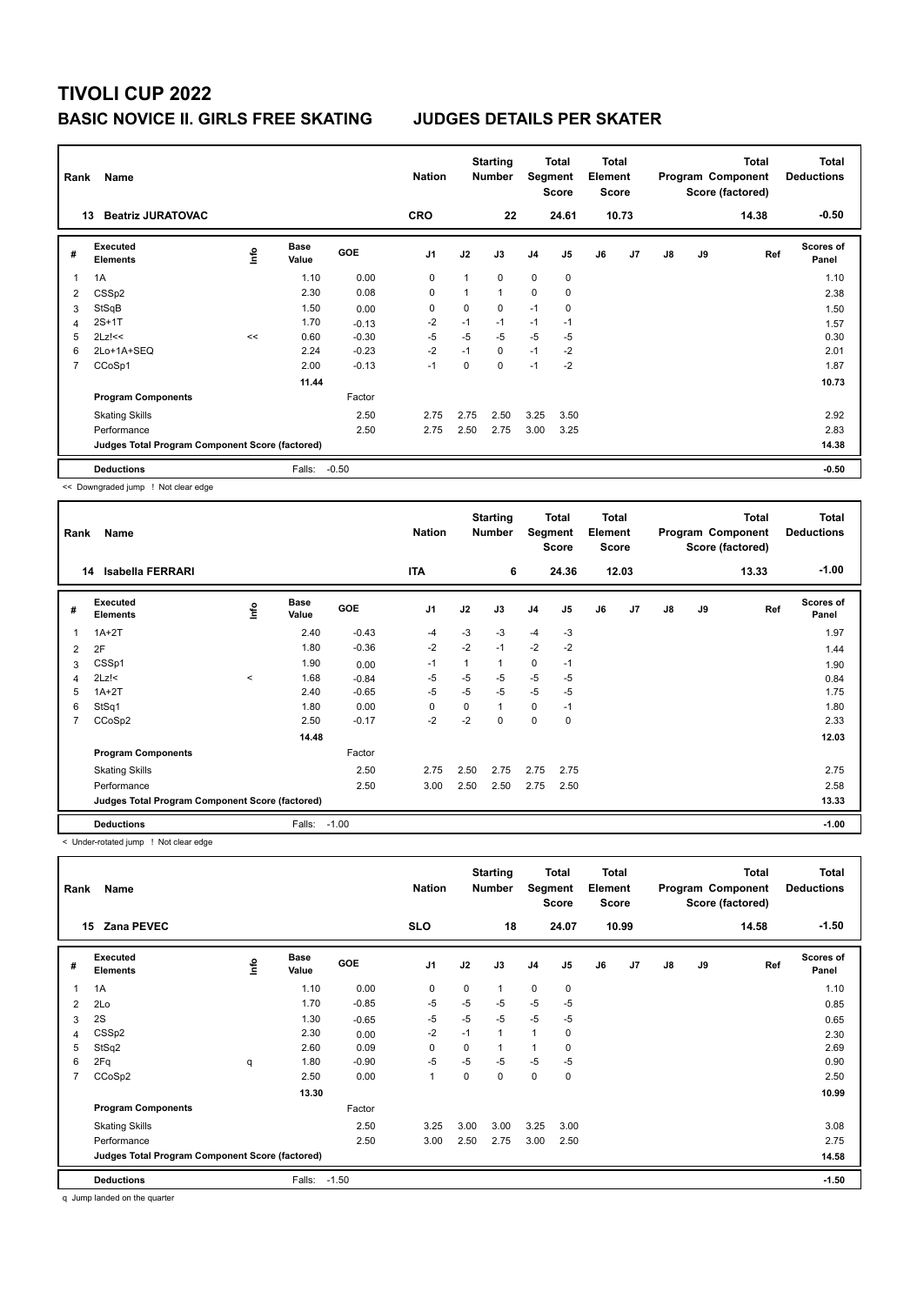## **BASIC NOVICE II. GIRLS FREE SKATING JUDGES DETAILS PER SKATER**

| Rank           | Name                                            |      |                      |            | <b>Nation</b> |              | <b>Starting</b><br>Number | Segment        | <b>Total</b><br><b>Score</b> | <b>Total</b><br>Element<br><b>Score</b> |      |    |    | <b>Total</b><br>Program Component<br>Score (factored) | <b>Total</b><br><b>Deductions</b> |
|----------------|-------------------------------------------------|------|----------------------|------------|---------------|--------------|---------------------------|----------------|------------------------------|-----------------------------------------|------|----|----|-------------------------------------------------------|-----------------------------------|
|                | 16 Sonia GAJDARDZIEW                            |      |                      |            | <b>AUT</b>    |              | 11                        |                | 22.70                        |                                         | 9.04 |    |    | 14.16                                                 | $-0.50$                           |
| #              | Executed<br><b>Elements</b>                     | lnfo | <b>Base</b><br>Value | GOE        | J1            | J2           | J3                        | J <sub>4</sub> | J5                           | J6                                      | J7   | J8 | J9 | Ref                                                   | <b>Scores of</b><br>Panel         |
| 1              | $1A+1Lo$                                        |      | 1.60                 | 0.04       | $\pmb{0}$     | $\mathbf{1}$ | $\mathbf{1}$              | $\mathbf 0$    | $\mathbf 0$                  |                                         |      |    |    |                                                       | 1.64                              |
| 2              | $\mathbf S$                                     |      | 0.00                 | 0.00       |               |              |                           |                | $\overline{\phantom{a}}$     |                                         |      |    |    |                                                       | 0.00                              |
| 3              | CSSp1                                           |      | 1.90                 | 0.06       | 0             | $\mathbf{1}$ | $\mathbf{1}$              | $\mathbf 0$    | 0                            |                                         |      |    |    |                                                       | 1.96                              |
| 4              | 2T                                              |      | 1.30                 | $-0.65$    | $-5$          | $-5$         | $-5$                      | $-5$           | $-5$                         |                                         |      |    |    |                                                       | 0.65                              |
| 5              | StSq1                                           |      | 1.80                 | 0.06       | $\mathbf{1}$  | $\mathbf{1}$ | $\mathbf 0$               | $\mathbf 0$    | $\mathbf 0$                  |                                         |      |    |    |                                                       | 1.86                              |
| 6              | 2T                                              |      | 1.30                 | 0.00       | 0             | $\mathbf 0$  | $\mathbf 0$               | $\mathbf 0$    | 0                            |                                         |      |    |    |                                                       | 1.30                              |
| $\overline{7}$ | CCoSp2V                                         |      | 1.88                 | $-0.25$    | $-2$          | $-2$         | $\Omega$                  | $-1$           | $-1$                         |                                         |      |    |    |                                                       | 1.63                              |
|                |                                                 |      | 9.78                 |            |               |              |                           |                |                              |                                         |      |    |    |                                                       | 9.04                              |
|                | <b>Program Components</b>                       |      |                      | Factor     |               |              |                           |                |                              |                                         |      |    |    |                                                       |                                   |
|                | <b>Skating Skills</b>                           |      |                      | 2.50       | 3.25          | 2.75         | 2.75                      | 2.75           | 3.00                         |                                         |      |    |    |                                                       | 2.83                              |
|                | Performance                                     |      |                      | 2.50       | 3.25          | 2.75         | 2.75                      | 3.00           | 2.75                         |                                         |      |    |    |                                                       | 2.83                              |
|                | Judges Total Program Component Score (factored) |      |                      |            |               |              |                           |                |                              |                                         |      |    |    |                                                       | 14.16                             |
|                | <b>Deductions</b>                               |      | Falls: -0.50         |            |               |              |                           |                |                              |                                         |      |    |    |                                                       | $-0.50$                           |
|                |                                                 |      |                      |            |               |              |                           |                |                              |                                         |      |    |    |                                                       |                                   |
| Rank           | Name                                            |      |                      |            | <b>Nation</b> |              | <b>Starting</b><br>Number | Segment        | <b>Total</b><br><b>Score</b> | <b>Total</b><br>Element<br><b>Score</b> |      |    |    | <b>Total</b><br>Program Component<br>Score (factored) | <b>Total</b><br><b>Deductions</b> |
|                | 17 Eva DUDIC                                    |      |                      |            | <b>CRO</b>    |              | 10                        |                | 21.05                        |                                         | 9.05 |    |    | 12.50                                                 | $-0.50$                           |
| #              | Executed<br><b>Elements</b>                     | Info | <b>Base</b><br>Value | <b>GOE</b> | J1            | J2           | J3                        | J <sub>4</sub> | J5                           | J6                                      | J7   | J8 | J9 | Ref                                                   | Scores of<br>Panel                |
| 1              | SSp1                                            |      | 1.30                 | 0.13       | $\mathbf{1}$  | 1            | $\mathbf{1}$              | $\mathbf{1}$   | $\mathbf{1}$                 |                                         |      |    |    |                                                       | 1.43                              |
| 2              | 2S+1A+SEQ                                       |      | 1.92                 | $-0.17$    | $-2$          | $-1$         | $-1$                      | $-1$           | $-2$                         |                                         |      |    |    |                                                       | 1.75                              |

|   | <b>Deductions</b>                               |         | Falls: -0.50 |         |      |      |      |      |             | $-0.50$ |
|---|-------------------------------------------------|---------|--------------|---------|------|------|------|------|-------------|---------|
|   | Judges Total Program Component Score (factored) |         |              |         |      |      |      |      |             | 12.50   |
|   | Performance                                     |         |              | 2.50    | 2.50 | 2.25 | 2.50 | 2.50 | 2.50        | 2.50    |
|   | <b>Skating Skills</b>                           |         |              | 2.50    | 2.25 | 2.25 | 2.50 | 2.75 | 2.75        | 2.50    |
|   | <b>Program Components</b>                       |         |              | Factor  |      |      |      |      |             |         |
|   |                                                 |         | 10.28        |         |      |      |      |      |             | 9.05    |
|   | CCoSp1                                          |         | 2.00         | $-0.20$ | $-2$ | $-1$ | $-1$ | $-1$ | 0           | 1.80    |
| 6 | 2Lo<                                            | $\prec$ | 1.36         | $-0.68$ | $-5$ | $-5$ | $-5$ | $-5$ | $-5$        | 0.68    |
| 5 | StSqB                                           |         | 1.50         | $-0.20$ | $-2$ | $-2$ | $-1$ | -1   | $-1$        | 1.30    |
| 4 | 1A                                              |         | 1.10         | $-0.11$ | -1   | $-1$ | $-1$ | 0    | -1          | 0.99    |
| 3 | $1Lz+1Lo$                                       |         | 1.10         | 0.00    | 0    | 0    |      | 0    | $\mathbf 0$ | 1.10    |
| - | --------                                        |         |              |         |      |      |      |      |             | .       |

< Under-rotated jump

| Rank           | Name                                            |         |                      |            | <b>Nation</b>  |      | <b>Starting</b><br><b>Number</b> | Segment        | Total<br><b>Score</b> | Total<br>Element<br><b>Score</b> |                |               |    | <b>Total</b><br>Program Component<br>Score (factored) | <b>Total</b><br><b>Deductions</b> |
|----------------|-------------------------------------------------|---------|----------------------|------------|----------------|------|----------------------------------|----------------|-----------------------|----------------------------------|----------------|---------------|----|-------------------------------------------------------|-----------------------------------|
| 18             | <b>Franka PAVKOVIC</b>                          |         |                      |            | <b>CRO</b>     |      | 20                               |                | 19.89                 |                                  | 8.21           |               |    | 11.68                                                 | 0.00                              |
| #              | Executed<br><b>Elements</b>                     | ۴       | <b>Base</b><br>Value | <b>GOE</b> | J <sub>1</sub> | J2   | J3                               | J <sub>4</sub> | J5                    | J6                               | J <sub>7</sub> | $\mathsf{J}8$ | J9 | Ref                                                   | Scores of<br>Panel                |
| -1             | 1Lz!+1A+SEQ                                     |         | 1.36                 | $-0.11$    | $-1$           | $-1$ | $-1$                             | $-1$           | $-1$                  |                                  |                |               |    |                                                       | 1.25                              |
| 2              | CSSp2V                                          |         | 1.73                 | $-0.35$    | $-2$           | $-2$ | $-2$                             | $-3$           | $-1$                  |                                  |                |               |    |                                                       | 1.38                              |
| 3              | 1A                                              |         | 1.10                 | 0.00       | 0              | 0    | 0                                | $\mathbf 0$    | 0                     |                                  |                |               |    |                                                       | 1.10                              |
| 4              | $1F+1Lo$                                        |         | 1.00                 | 0.00       | 0              | 0    | $\Omega$                         | $\mathbf 0$    | $-1$                  |                                  |                |               |    |                                                       | 1.00                              |
| 5              | StSqB                                           |         | 1.50                 | $-0.05$    | 0              | -2   | 0                                | $-1$           | 0                     |                                  |                |               |    |                                                       | 1.45                              |
| 6              | 2Lo<                                            | $\prec$ | 1.36                 | $-0.68$    | $-5$           | -5   | $-5$                             | $-5$           | -4                    |                                  |                |               |    |                                                       | 0.68                              |
| $\overline{7}$ | CCoSp1V                                         |         | 1.50                 | $-0.15$    | $-2$           | $-1$ | 0                                | $-1$           | $-1$                  |                                  |                |               |    |                                                       | 1.35                              |
|                |                                                 |         | 9.55                 |            |                |      |                                  |                |                       |                                  |                |               |    |                                                       | 8.21                              |
|                | <b>Program Components</b>                       |         |                      | Factor     |                |      |                                  |                |                       |                                  |                |               |    |                                                       |                                   |
|                | <b>Skating Skills</b>                           |         |                      | 2.50       | 1.75           | 1.75 | 2.25                             | 2.75           | 3.00                  |                                  |                |               |    |                                                       | 2.25                              |
|                | Performance                                     |         |                      | 2.50       | 2.25           | 2.00 | 2.50                             | 2.50           | 2.50                  |                                  |                |               |    |                                                       | 2.42                              |
|                | Judges Total Program Component Score (factored) |         |                      |            |                |      |                                  |                |                       |                                  |                |               |    |                                                       | 11.68                             |
|                | <b>Deductions</b>                               |         |                      |            |                |      |                                  |                |                       |                                  |                |               |    |                                                       | 0.00                              |

< Under-rotated jump ! Not clear edge